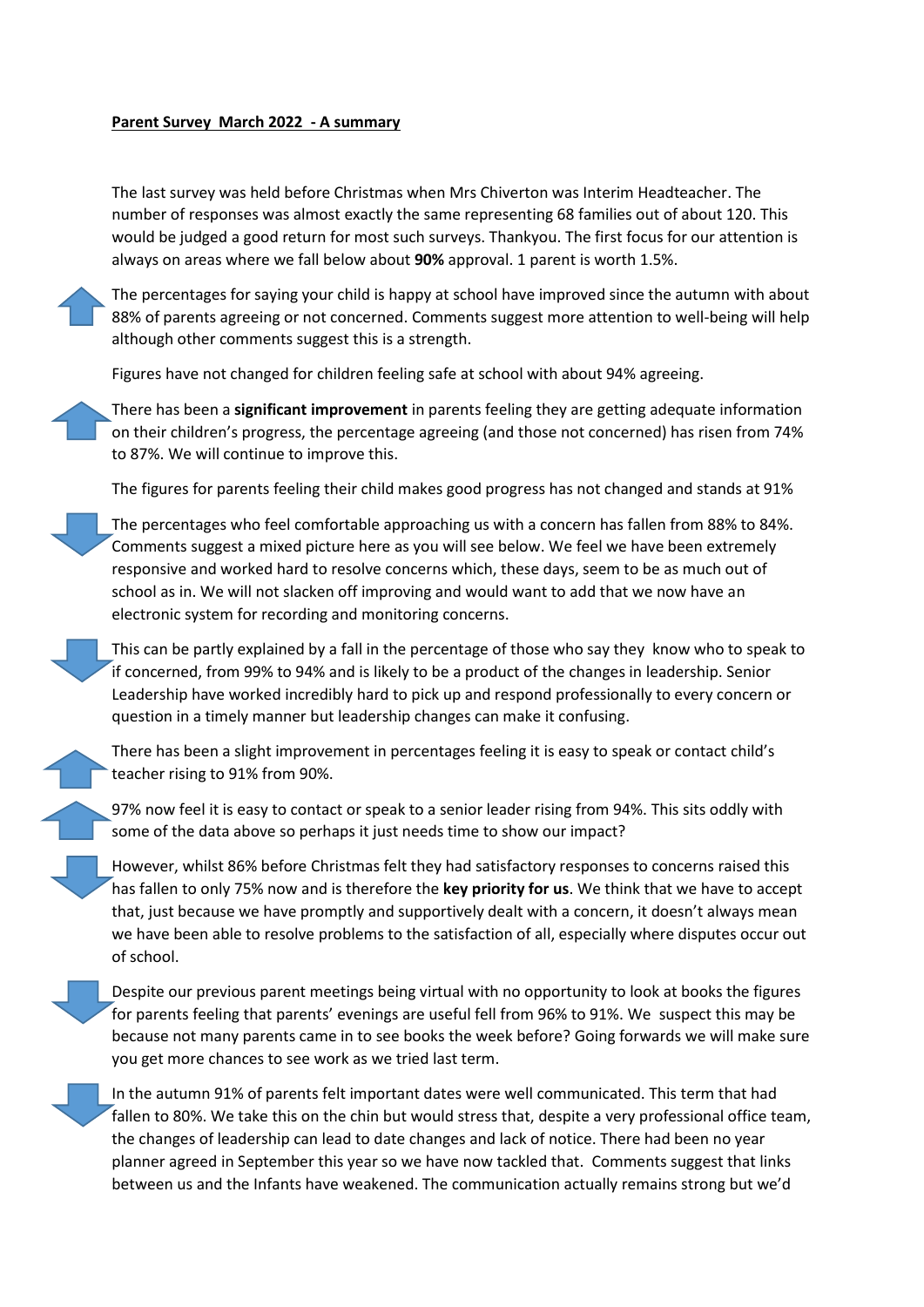want to stress that the two schools do serve different masters and are not one school, so we won't always align. In addition, our very popular use of dojo sometimes means office staff didn't see messages sent out by other staff. This inconsistency been corrected.

90% of parents feel that their child is taught well and this has fallen slightly from 93% in the autumn. We have tried to bore parents rigid with the work we have been doing since January behind the scenes to raise our ambitions as you will see from some of the positive feedback below. Feedback from the local authority and the IEB suggests that we are covering a lot of ground and aiming high so we are confident that there will be, without doubt, even stronger teaching now as we raise expectations.

In the autumn only 70% of parents felt they knew what the school was doing to improve. This has now risen to 80% and we've tried to have a section on this in each Headteacher newsletters. We feel confident this improvement will continue into the summer.

| Things you think we do well                                                                                      |                                                                                                                                             |                                                                                                                                                 |                                                                                     |  |  |  |  |  |
|------------------------------------------------------------------------------------------------------------------|---------------------------------------------------------------------------------------------------------------------------------------------|-------------------------------------------------------------------------------------------------------------------------------------------------|-------------------------------------------------------------------------------------|--|--|--|--|--|
| brilliant teacher                                                                                                | Being approachable                                                                                                                          | teachers are caring<br>and nurturing towards<br>the children they<br>teach                                                                      | Provides a nurturing<br>environment of<br>respect from staff to<br>children.        |  |  |  |  |  |
| The school / teacher<br>respond quickly to<br>questions and<br>concerns that I have<br>raised.                   | The use of class dojo<br>helps to open up the<br>communication<br>between parents and<br>the school.                                        | Communication with<br>parents is excellent.<br>Supporting children's<br>needs is excellent                                                      | Update on the<br>progression of the<br>school is excellent                          |  |  |  |  |  |
| All teachers and staff<br>are fantastic, very<br>friendly welcoming<br>school                                    | it is noticeable that<br>the change of<br>leadership has given<br>the teachers a new<br>enthusiasm to do<br>different things.               | Love that it's a<br>Christian school<br>Academic is excellent<br>It's a great school                                                            | Communication                                                                       |  |  |  |  |  |
| Good communication<br>from senior leadership<br>team Class DoJo!                                                 | The school organise<br>lots of exciting and<br>extra curricular<br>activities such as trips,<br>forest school and after<br>school clubs (3) | Improvements have<br>been immense<br>recently<br>Very good<br>communication                                                                     | The leadership team<br>are trying to take on<br>board parent views<br>and feedback. |  |  |  |  |  |
| Has been good to<br>have Mr Sutton Smith<br>back-communication<br>and leadership<br>decisions are<br>noticeable. | The exciting<br>curriculum<br>opportunities like the<br>Stone Age Day.                                                                      | The stability of the<br>teaching team means<br>that the students are<br>not impacted as<br>heavily by the lack of a<br>permanent<br>Headteacher | I really like the new<br>head teachers<br>newsletters                               |  |  |  |  |  |
| They have started my<br>sons assessment<br>process and supplied<br>us with updates<br>promptly and are           | Providing good after<br>school clubs                                                                                                        | Taking care of the<br>children's welfare                                                                                                        | Putting child safety<br>first                                                       |  |  |  |  |  |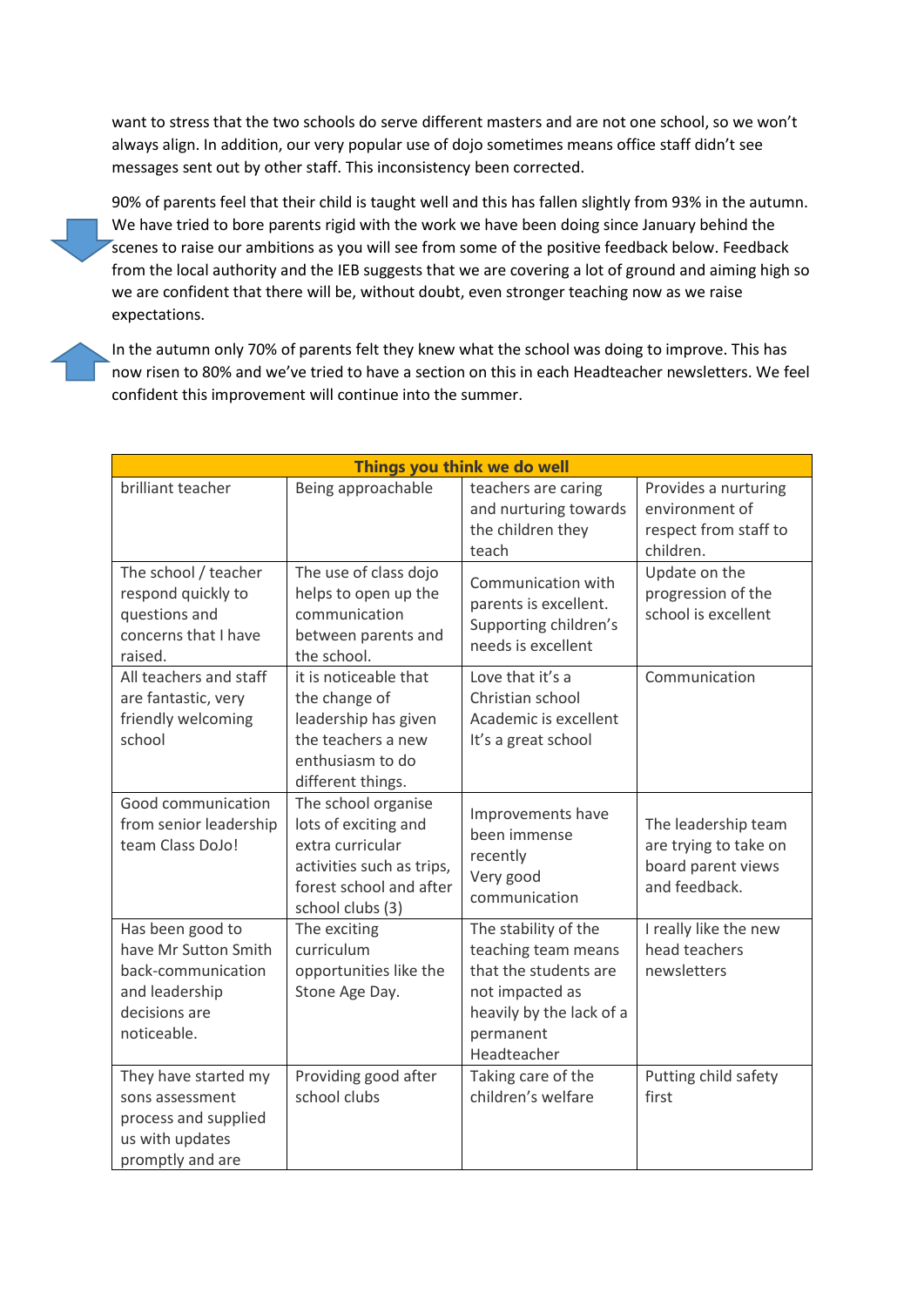| understanding him in<br>school.                                                                                                                                                                            |                                                                                                                                                                                                                                                                                           |                                                                                                                                      |                                                                                                                                                                              |
|------------------------------------------------------------------------------------------------------------------------------------------------------------------------------------------------------------|-------------------------------------------------------------------------------------------------------------------------------------------------------------------------------------------------------------------------------------------------------------------------------------------|--------------------------------------------------------------------------------------------------------------------------------------|------------------------------------------------------------------------------------------------------------------------------------------------------------------------------|
| Senco support.<br>Pastoral care                                                                                                                                                                            | <b>Encouraging learning</b><br>by various means such<br>as trips, termly<br>projects                                                                                                                                                                                                      | Takes care of the<br>children's mental<br>health and wellbeing,<br>responds to queries or<br>concerns efficiently<br>and effectively | Communication                                                                                                                                                                |
| Class dojo is a great<br>idea. It is a good way<br>to communicate<br>events and<br>information directly to<br>the parents It is also a<br>good line of private<br>communication with<br>the class teacher. | I feel my child is happy<br>at school and I am<br>very grateful to all the<br>staff that play a part in<br>this. There is a great<br>range of after school<br>clubs. The class<br>books/texts always<br>seem to really excite<br>my child. I like dojo as<br>a means of<br>communication. | I wish the community<br>would be more<br>supportive, especially<br>those who judge on<br>reputation alone.                           | I feel that all staff<br>have done a<br>tremendous job at<br>continuing to lead the<br>school with a smile on<br>their faces despite the<br>uncertainty about the<br>future. |
| Communication is<br>much better                                                                                                                                                                            | Improving<br>communication with<br>parents. Offering lots<br>of clubs. Interesting<br>curriculum topics.                                                                                                                                                                                  | After school clubs<br>provision<br>The range of clubs on<br>offer is brilliant.                                                      | Values                                                                                                                                                                       |
| I feel I can approach<br>staff with any<br>problems that I or my<br>child has.                                                                                                                             | Easy to communicate<br>via Class Dojo and to<br>find out what children<br>have been learning<br>about and finding out<br>in school.                                                                                                                                                       | Clear homework<br>with a variety of tasks.                                                                                           | Smiley, friendly staff.                                                                                                                                                      |